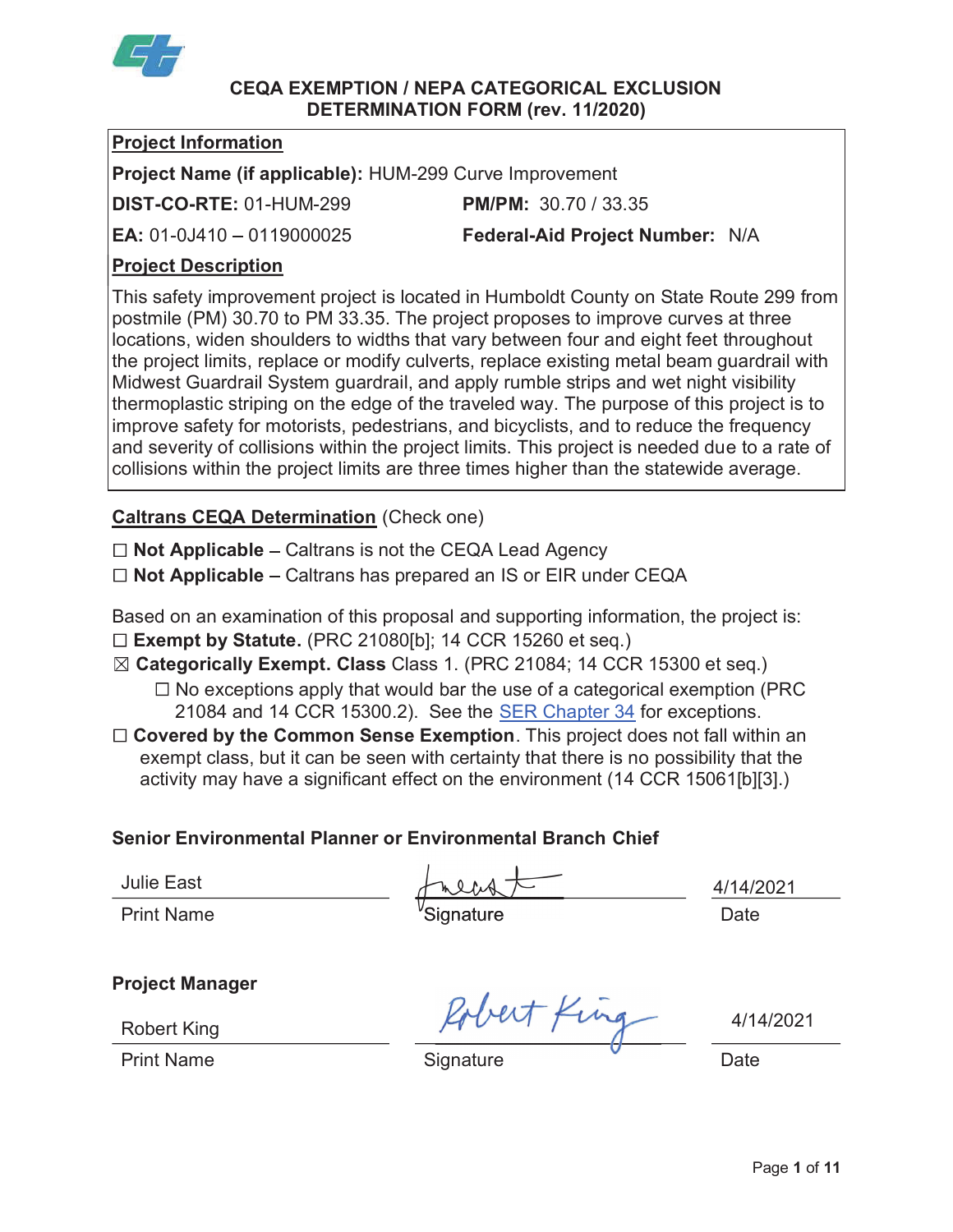

# Caltrans NEPA Determination (Check one)

# $\Box$  Not Applicable

Caltrans has determined that this project has no significant impacts on the environment as defined by NEPA, and that there are no unusual circumstances as described in 23 CFR 771.117(b). See **SER Chapter 30** for unusual circumstances. As such, the project is categorically excluded from the requirements to prepare an EA or EIS under NEPA and is included under the following:

 $\boxtimes$  23 USC 326: Caltrans has been assigned, and hereby certifies that it has carried out the responsibility to make this determination pursuant to 23 USC 326 and the Memorandum of Understanding dated April 18, 2019, executed between FHWA and Caltrans. Caltrans has determined that the project is a Categorical Exclusion under:

# $\boxtimes$  23 CFR 771.117(c): activity (c)(26)

# 23 CFR 771.117(d): activity (d)( )

 Activity \_\_\_ listed in Appendix A of the MOU between FHWA and Caltrans 23 USC 327: Based on an examination of this proposal and supporting information, Caltrans has determined that the project is a Categorical Exclusion under 23 USC 327.<br>The environmental review, consultation, and any other actions required by applicable<br>Federal environmental laws for this project are bei The environmental review, consultation, and any other actions required by applicable Federal environmental laws for this project are being, or have been, carried out by Caltrans pursuant to 23 USC 327 and the Memorandum of Understanding dated December 23, 2016 and executed by FHWA and Caltrans.

# Senior Environmental Planner or Environmental Branch Chief

| <b>Julie East</b> |                        |      |
|-------------------|------------------------|------|
| <b>Print Name</b> | <sup>v</sup> Signature | Date |

4/14/2021

# Project Manager/ DLA Engineer

**Robert King** 

Print Name ignoring Signature in the Date of Date

 $erf_{\mu\nu}$  4/14/2021

Signature

#### Date of Categorical Exclusion Checklist completion: 4/14/2021 Date of Environmental Commitment Record or equivalent: 4/14/2021

 necessary if included on an attached ECR). Reference additional information, as Briefly list environmental commitments on continuation sheet if needed (i.e., not appropriate (e.g., additional studies and design conditions).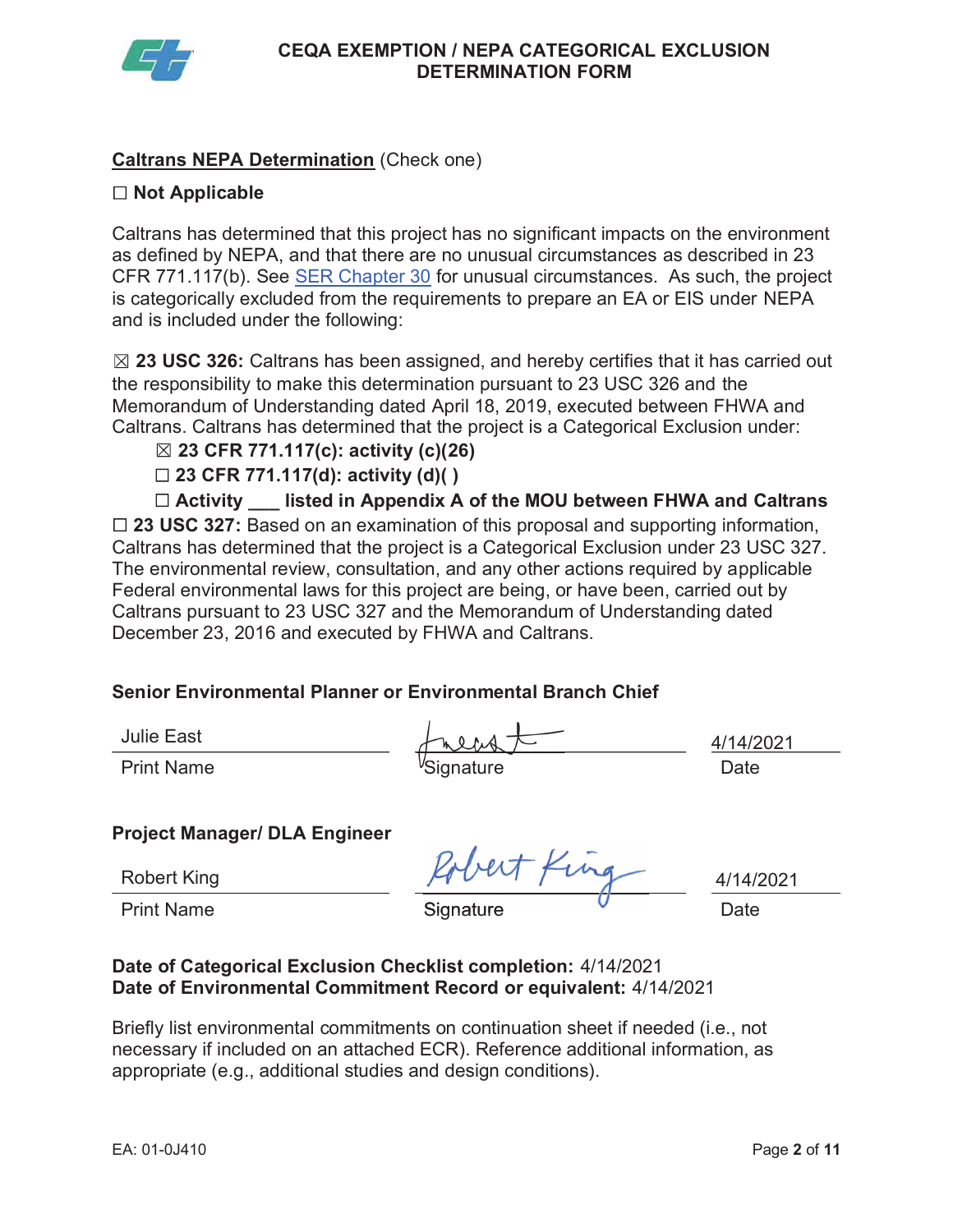

# Continuation sheet:

 Walls (REW) at Location A (PM [31.40-31.66\)](https://31.40-31.66), Location B (PM [32.00-31.66\)](https://32.00-31.66), and Location C (PM [32.91-33.12](https://32.91-33.12)). The REW would consist of Soldier Pile Ground Anchor or Mechanically Stabilized Earth walls. Fifteen culverts would receive modifications to inlets or outlets to accommodate road widening or be replaced according to culvert The curve improvement locations would include the construction of three Rail Element condition.

 Biological, cultural, visual, water quality, air, noise, greenhouse gas, energy, and hazardous materials reviews have been completed. The following permits and approvals are anticipated:

- Clean Water Act Section 404 from the United States Army Corps of Engineers (USACE).
- Clean Water Act Section 401 Certification from the North Coast Regional Water Quality Control Board.
- Fish and Wildlife. Lake and Streambed Alteration Agreement from the California Department of
- The Programmatic Letter of Concurrence (PLOC) would be used for Section 7 consultation with USFWS to address potential impacts to Northern Spotted Owl (NSO), Marbled Murrelet (MAMU), and Humboldt marten.

# The following measures have been included as part of this project:

#### Aesthetics/Visual Resources

- regionally appropriate native vegetation. AR-1: Temporary access roads, construction easements, and staging areas that were previously vegetated would be restored to a natural contour and revegetated with
- AR-2: Where feasible, guardrail terminals would be buried; otherwise, an appropriate terminal system would be used, if appropriate.
- AR-3: Where feasible, construction lighting would be limited to within the area of work.
- minimized. Environmentally sensitive areas would have Temporary High AR-4: Where feasible, the removal of established trees and vegetation would be Visibility Fencing (THVF) installed before start of construction to demarcate areas where vegetation would be preserved, and root systems of trees protected.
- AR-5: Match the color of minor concrete installed under the guardrail to adjacent asphalt color to lessen any visual contrast and better recede into the surrounding environment.

### Biological Resources

BR-1: General

BR-1: General<br>Before start of work, as required by permit or consultation conditions, a Caltrans biologist or ECL would meet with the contractor to brief them on environmental permit conditions and requirements relative to each stage of the proposed project, including, but not limited to, work windows, drilling site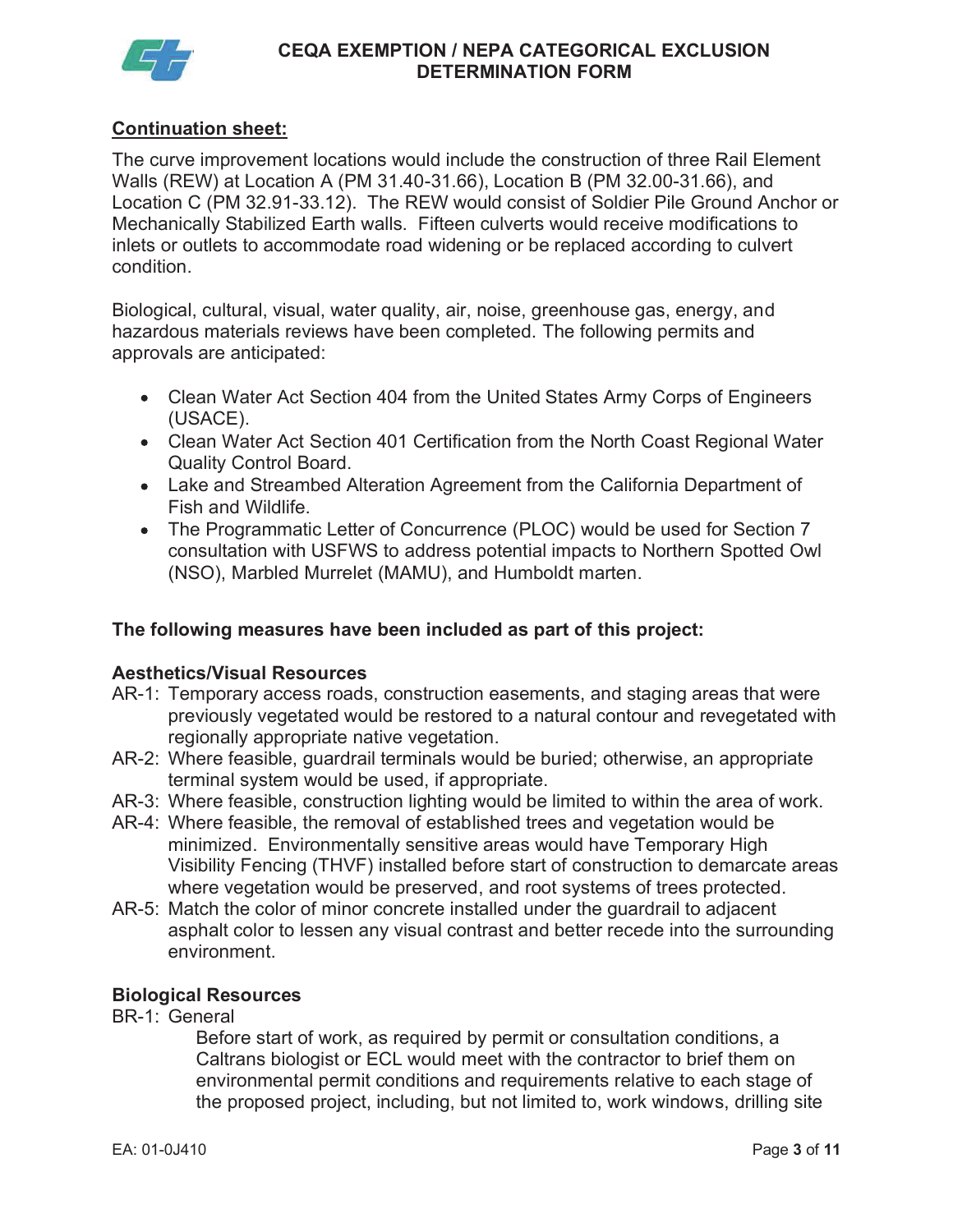

management, and how to identify and report regulated species within the project areas.

- BR-2: Animal Species
	- possible, vegetation removal would be limited to the period outside of the bird 31). If vegetation removal is required during the breeding season, a nesting A. To protect migratory and nongame birds (occupied nests and eggs), if breeding season (removal would occur between September 16 and January bird survey would be conducted by a qualified biologist within one week prior to vegetation removal. If an active nest is located, the biologist would coordinate with CDFW to establish appropriate species-specific buffer(s) and any monitoring requirements. The buffer would be delineated around each active nest and construction activities would be excluded from these areas until birds have fledged, or the nest is determined to be unoccupied.
	- prior to initiation of construction activities. Areas to be surveyed would be limited to those areas subject to increased disturbance because of measures (as determined by a qualified biologist) would be implemented. construction-free buffer zone around the active nest site, biological monitoring B. Pre-construction surveys for active raptor nests within one-quarter mile of the construction area would be conducted by a qualified biologist within one week construction activities (i.e., areas where existing traffic or human activity is greater than or equal to construction-related disturbance need not be surveyed). If any active raptor nests are identified, appropriate conservation These measures may include, but are not limited to, establishing a of the active nest site, and delaying construction activities near the active nest site until the young have fledged.
	- trash would be deposited in a secure container daily and disposed of at an approved waste facility at least once a week. Also, on-site workers would not C. To prevent attracting corvids (birds of the Corvidae family which include jays, crows, and ravens), no trash or foodstuffs would be left or stored on-site. All attempt to attract or feed any wildlife.
	- D. A qualified biologist would monitor in-stream construction activities that could potentially impact sensitive biological receptors. The biological monitor would be present during activities such as installation and removal of dewatering or diversion systems, bridge demolition, pile-driving and hoe-ramming, and drilling for bridge foundations to ensure adherence to permit conditions. Inwater work restrictions would be implemented.
	- appropriate methods or protocols to relocate any species found. If previously This Plan may be included as part of the Temporary Creek Diversion System Plan identified in BR-5. E. An Aquatic Species Relocation Plan, or equivalent, would be prepared by a qualified biologist and include provisions for pre-construction surveys and the unidentified threatened or endangered species are encountered or anticipated incidental take levels are exceeded, work would either be stopped until the species is out of the impact area, or the appropriate regulatory agency would be contacted to establish steps to avoid or minimize potential adverse effects.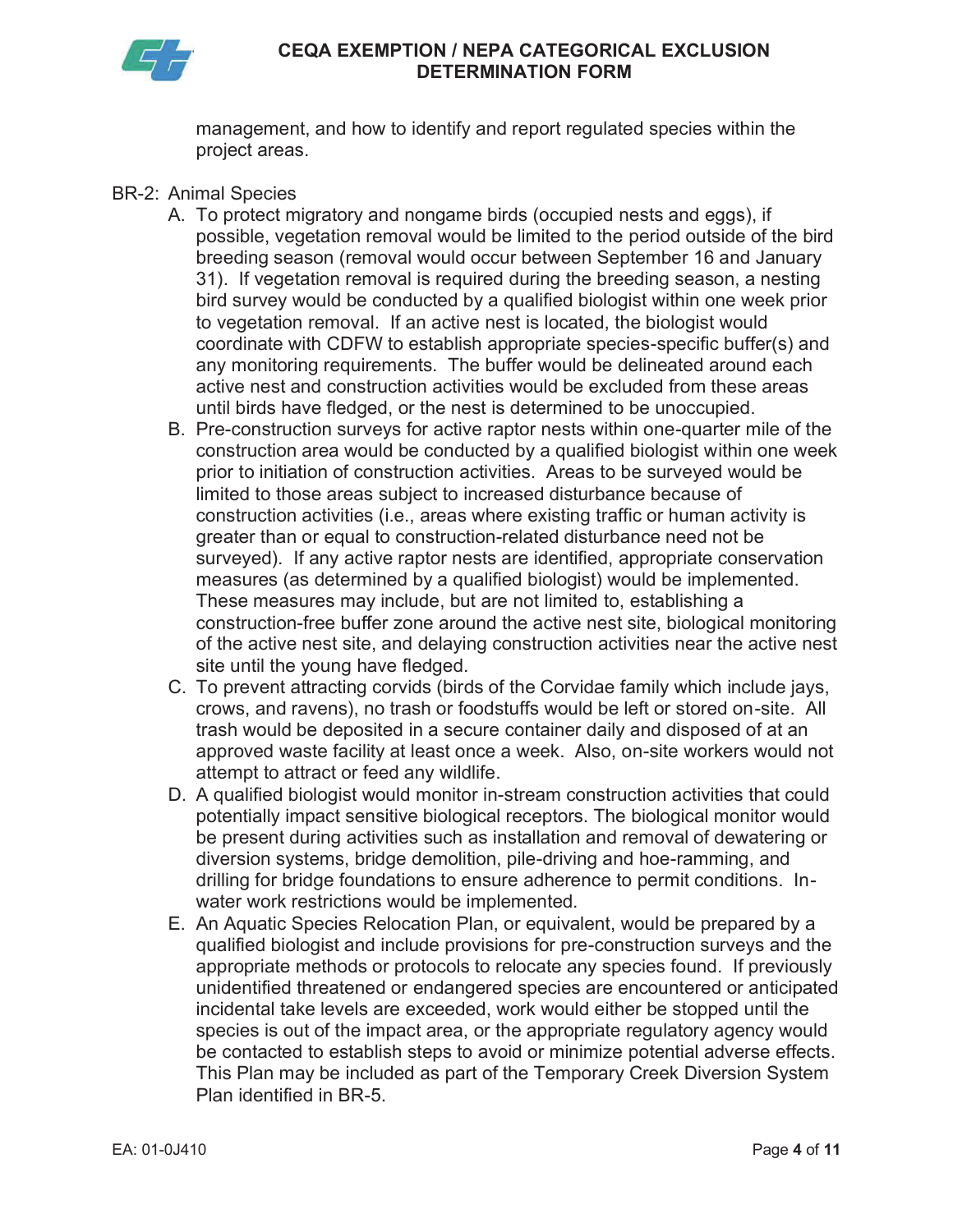

- F. Artificial night lighting may be required. To reduce potential disturbance to sensitive resources, lighting would be temporary, and directed specifically on the portion of the work area actively under construction. Use of artificial lighting would be limited to Cal/OSHA work area lighting requirements.
- G. A Limited Operating Period would be observed, whereby all in-stream work and October 15 to protect water quality and vulnerable life stages of sensitive below ordinary high water would be restricted to the period between June 15 fish species.
- generating noise levels greater than 90 decibels (dB) (with the exception of backup alarms) or activities generating sound levels 20 or more dB above ambient sound levels would occur between February 1 and August 5.<br>Between August 6 and September 15, work that generates noise levels greater than 10 dB above ambient sound levels or above 90 dB max would occur within a visual line-of-sight of 131 feet or less from any known active H. To protect nesting or roosting Northern spotted owl and marbled murrelet, suitable Northern spotted owl or marbled murrelet nesting trees would be removed between September 15 and January 31. No construction activities observe a daily work window beginning 2 hours post-sunrise and ending 2 hours pre-sunset. Noise-related work windows would be lifted between September 16 and January 31. Further, no construction activities would nest locations for Northern spotted owl or marbled murrelet.
- within the designated critical habitat area to ensure removal would not result in an adverse effect. I. Caltrans would contact USFWS if proposed (NSO/MAMU) habitat removal is
- BR-3: Invasive Species

 Invasive non-native species control would be implemented. Measures would include:

- include:<br>A. Straw, straw bales, seed, mulch, or other material used for erosion control or landscaping which would be free of noxious weed seed and propagules.
- entering the job site to prevent importing invasive non-native species. Project water. B. All equipment would be thoroughly cleaned of all dirt and vegetation prior to personnel would adhere to the latest version of the California Department of Fish and Wildlife Aquatic Invasive Species Cleaning/Decontamination Protocol (Northern Region) for all field gear and equipment in contact with
- BR-4: Plant Species, Sensitive Natural Communities, and ESHA
	- A. Seasonally appropriate, pre-construction surveys for sensitive plant species would be [completed or] updated prior to construction by a qualified botanist in accordance with Protocols for Surveying and Evaluating Impacts to Special Status Native Plant Populations and Natural Communities (CDFW 2018).
	- B. A Revegetation Plan would be prepared and would include a plant palette, wetland and riparian areas temporarily impacted by the project. establishment period, watering regimen, monitoring requirements, and pest control measures. The Revegetation Plan would also address measures for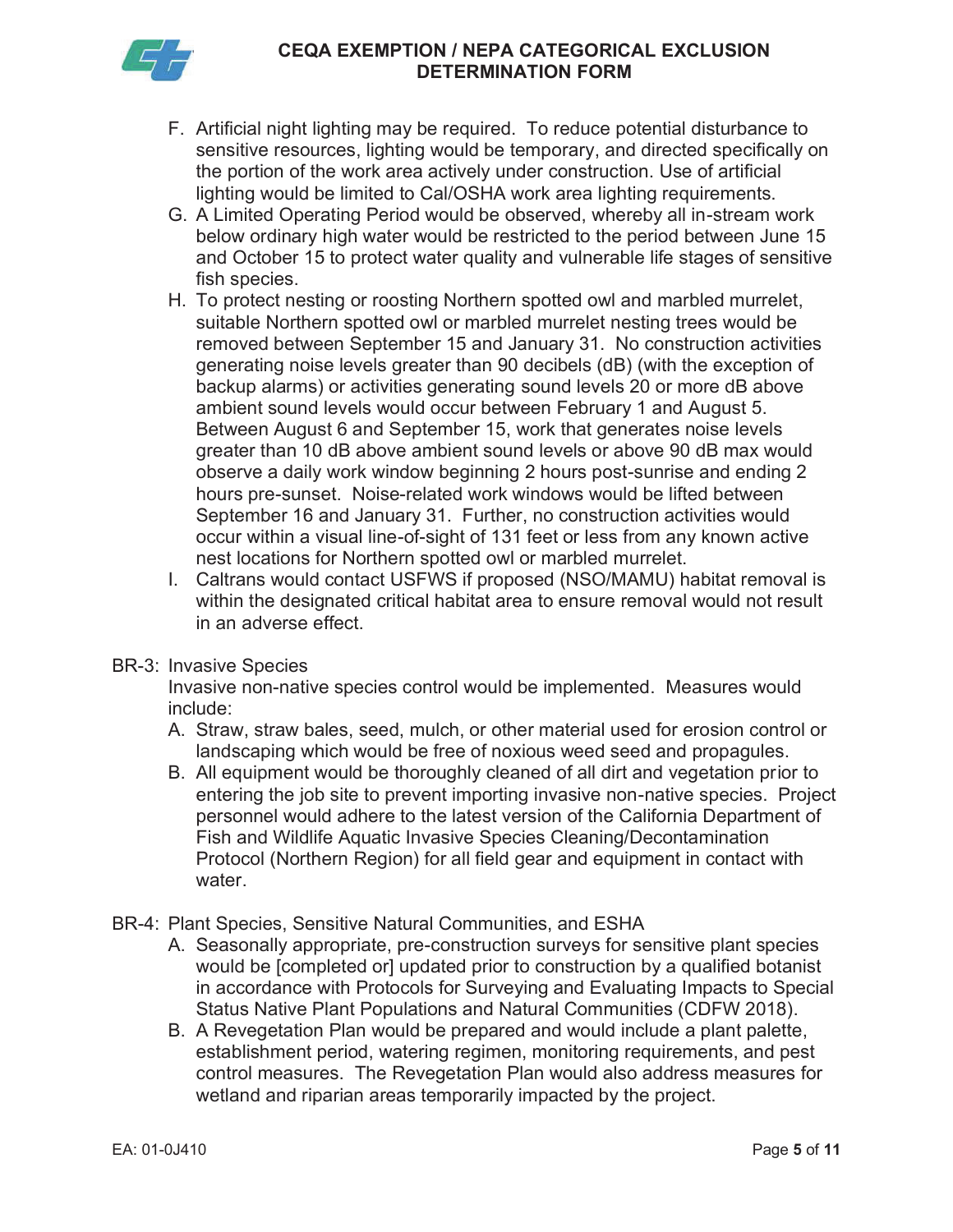

- environmentally sensitive habitat areas, rare plant occurrences, intermittent C. Prior to the start of work, Temporary High Visibility Fencing (THVF) and/or flagging would be installed around sensitive natural communities, streams, and wetlands and other waters, where appropriate. No work would occur within fenced/flagged areas.
- D. Where feasible, the structural root zone would be identified around each large-diameter tree (>2-foot DBH) directly adjacent to project activities, and work within the zone would be limited.
- E. After completion, all superfluous construction materials would be completely removed from the site. The site would then be restored by regrading and sterile erosion control seed, as required by the Erosion Control Plan. stabilizing with a hydroseed mixture of native species along with fast growing
- BR-5: Wetlands and Other Waters
	- A. The contractor would be required to prepare and submit a Temporary Creek Diversion System Plan to Caltrans for approval prior to any creek diversion. Depending on site conditions, the plan may also require specifications for the Plan in BR-2). Water generated from the diversion operations would be relocation of sensitive aquatic species (see also Aquatic Species Relocation pumped and discharged according to the approved plan and applicable permits.
	- B. In-stream work would be restricted to the period between June 15 and include any work below the ordinary high water. Construction activities potentially directly impact surface waters (i.e., soil disturbance that could lead June through October, or as weather permits per the authorized contractor- Prevention Plan (SWPPP) and/or project permit requirements. October 15 to protect water quality and vulnerable life stages of sensitive fish species (see also BR-2L). Construction activities restricted to this period performed above the ordinary high water mark of a watercourse that could to turbidity) would be performed during the dry season, typically between prepared Water Pollution Control Plan (WPCP), Storm Water Pollution
	- C. See BR-4 for Temporary High Visibility Fencing (THVF) information.

#### BR-6: Downstream Habitats and Aquatic Species

 Caltrans will implement the following measures adapted from the National Marine salmonids are present in the project area and therefore the use of these measures do not represent Section 7 consultation with NMFS. Fisheries Service (NMFS) Biological Opinion and Repair Activities Program in Caltrans Districts 1, 2 and 4 (PBO). No listed

- A: Equipment will be operated during the least sensitive diurnal, seasonal, and meteorological periods relative to the potential effects on listed species and habitat if feasible.
- B: Equipment will be inspected on a daily basis for leaks and completely cleaned of any external petroleum products, hydraulic fluid, coolants, and other deleterious materials prior to operating equipment.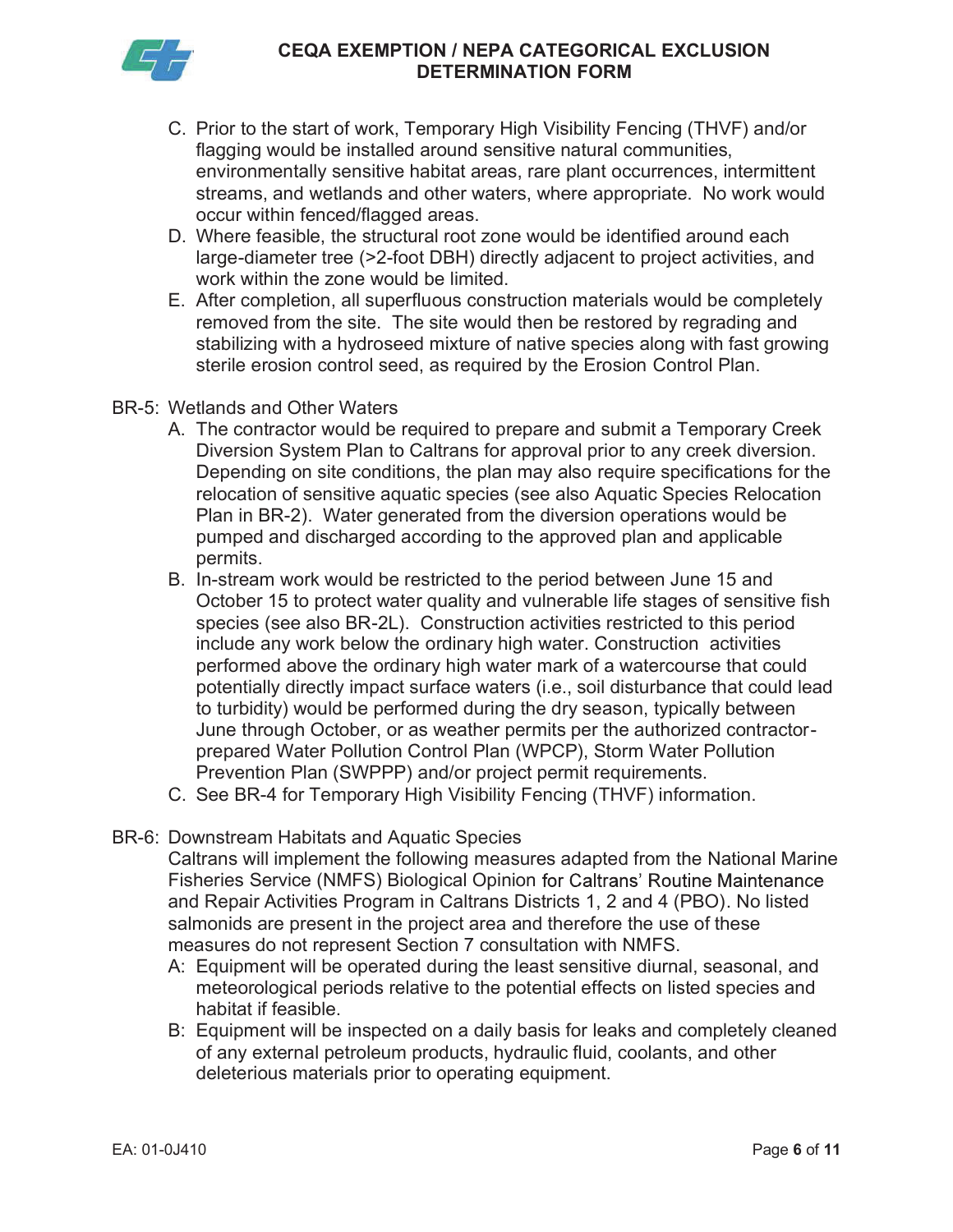

- C: A Spill Prevention, Control, and Countermeasures (SPCC) Plan will be construction, and the appropriate materials and equipment will also be onsite developed for each project that requires the operation of construction equipment and vehicles. The SPCC Plan will be kept onsite during during construction to ensure the SPCC Plan can be implemented. Personnel will be knowledgeable in the use and deployment of the materials and equipment so response to an accidental spill will be timely.
- D: Maintenance and fueling of construction equipment and vehicles will occur at least 15 meters from the OHWM or the edge of sensitive habitats (e.g., wetlands).
- E: Water pumped from areas isolated from surface water to allow construction to occur in the dry will be discharged to an upland area providing overland flow and infiltration before returning to stream. Upland areas may include sediment basins of sufficient size to allow infiltration rather than overflow or sediment is created downstream of the discharge. Other measures may be used such as a baker tank or methods described in BMP NS-2. adjacent dry gravel/sand bars if the water is clean and no visible plume of
- F: Trees as identified in any special contract provisions or as directed by the Project Engineer will be preserved.
- G: Hazard trees greater than 24-inches DBH will be removed only by direction of the Project Engineer.
- H: Trees will be felled in such a manner as not to injure standing trees and other plants to the extent practicable.
- wetlands, riparian areas, stream channels and banks, and other sensitive I: ESAs will be fenced to prevent encroachment of equipment and personnel into habitats.
- J: Soil compaction will be minimized by using equipment that can reach over sensitive areas and that minimizes the pressure exerted on the ground.
- K: Where soil compaction is unintended, compacted soils will be loosened after heavy construction activities are complete.
- native species will be re-established that are specific to the project location and that comprise a diverse community of woody and herbaceous plants. L: Where vegetation removal is temporary to support construction activities,
- M: Storage areas will disturb less than 2.5 acres of vegetated or currently undisturbed area.
- N: Storage areas will not disturb wetlands or other special status plant communities.
- O: For permanent storage areas that have been filled to capacity with sediment and debris, the final configuration will conform to natural contours (elevations, profile, and gradient) of surrounding terrain and native plant species will be established that are specific to the project location and comprise a diverse community of woody and herbaceous plants.
- P: Existing roadways and stream crossings will be used for temporary access roads whenever reasonable and safe.
- Q: The number of access and egress points and total area affected by vehicle operation will be minimized; disturbed areas will be located to reduce damage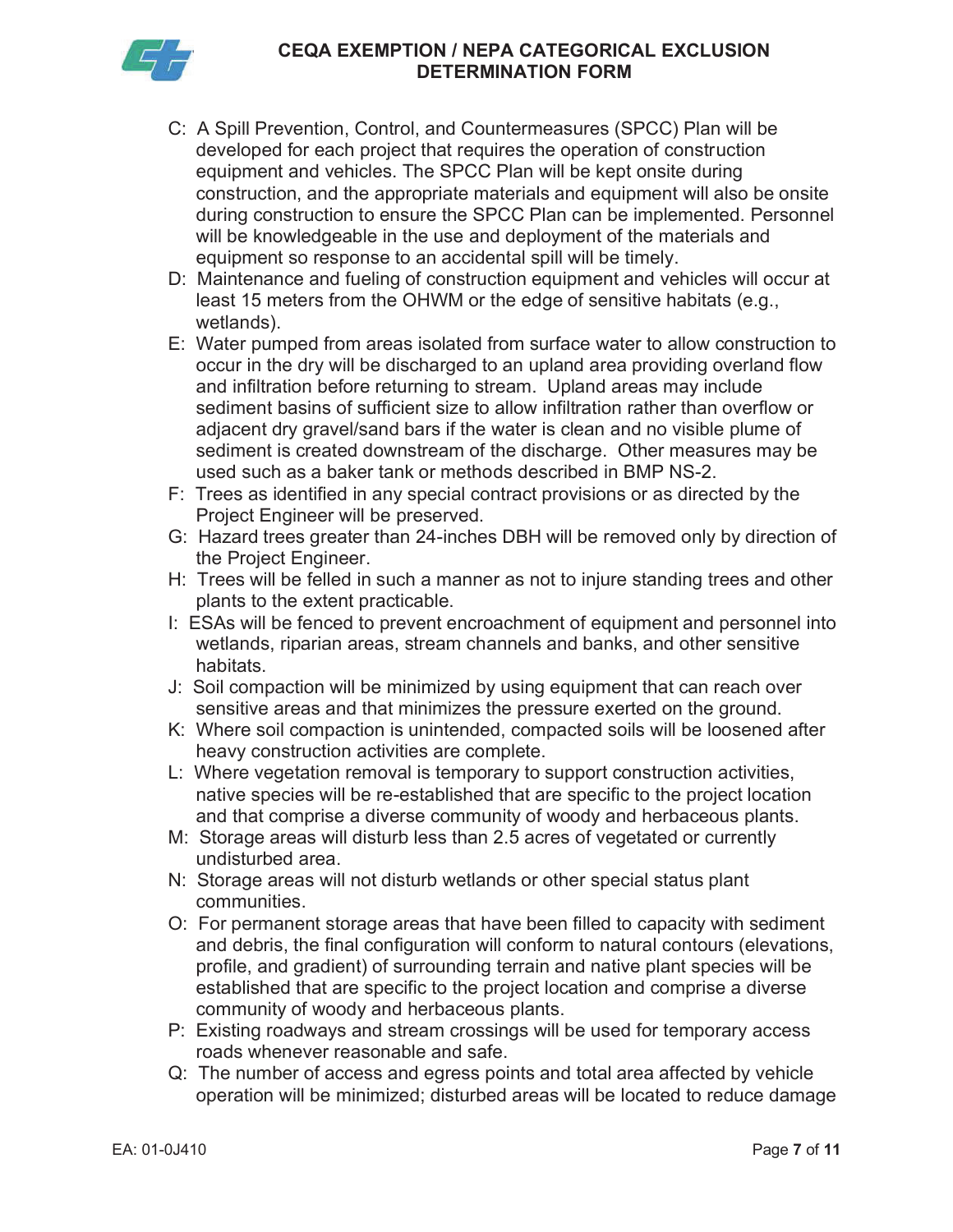

 to existing native aquatic vegetation, substantial large woody debris, and spawning gravel.

- R: Modified or disturbed portions of streams, banks, and riparian areas will be restored as nearly as possible to natural and stable contours (elevations, profile, and gradient).
- S: Threatened infrastructure will be relocated to maintain or reestablish natural stream sediment processes to the extent feasible.
- T: Bank stabilization will incorporate bioengineering solutions consistent with site-specific engineering requirements.
- U: RSP, sheet piles, and other erosion control materials will be pre-washed to remove sediment and/or contaminants.
- V: Temporary material storage piles (e.g., RSP) will not be placed in the 100 material can be relocated within (i.e., before) 12 hours of the onset of a storm. year floodplain during the rainy season (October 15 through May 31), unless
- W: Before construction activities begin, the project environmental coordinator or biologist will discuss the implementation of the required BMPs with the maintenance crew or construction resident engineer and contractor and identify and document environmentally sensitive areas and potential occurrence of listed species.
- X: Caltrans will designate a biological monitor to monitor onsite compliance with all project BMPs and any unanticipated effects on listed species.
- Y: Non-compliance with BMPs and unanticipated effects on listed species will be reported to the resident engineer or maintenance supervisor immediately.
- Z: When non-compliance is reported, the resident engineer or maintenance where unanticipated effects on listed species cannot be immediately resolved, the unanticipated effect until the unanticipated effects are resolved. supervisor will implement corrective actions immediately to meet all BMPs; the resident engineer or maintenance supervisor will stop work that is causing

# Cultural Resources

- qualified archaeologist can assess the nature and significance of the find in consultation with the State Historic Preservation Officer (SHPO). CR-1: If cultural materials are discovered during construction, work activity within a 60 foot radius of the discovery would be stopped and the area secured until a
- would be treated in accordance with State Health and Safety Code § 7050.5.<br>Further disturbances and activities would cease in any area or nearby area suspected to overlie remains, and the County Coroner contacted. Pursuant to Commission (NAHC) who would then notify the Most Likely Descendent (MLD). treated in accordance with the Native American Graves Repatriation Act of 1990 CR-2: If human remains and related items are discovered on private or State land, they CA Public Resources Code (PRC) § 5097.98, if the remains are thought to be Native American, the coroner would notify the Native American Heritage Human remains and related items discovered on federally owned lands would be (NAGPRA) (23 USC 3001). The procedures for dealing with the discovery of human remains, funerary objects, or sacred objects on federal land are described in the regulations that implement NAGPRA 43 CFR Part 10. All work in the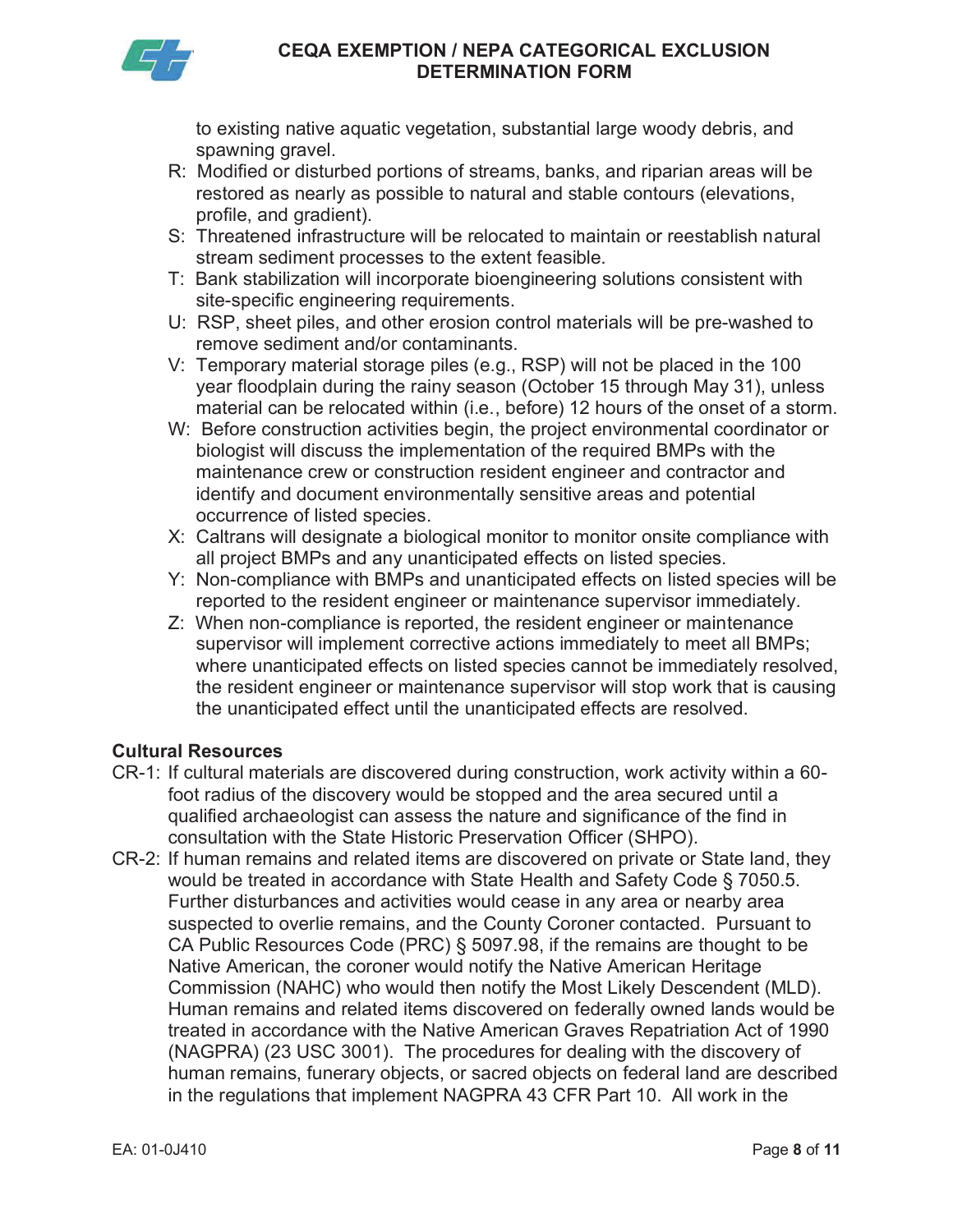

vicinity of the discovery shall be halted and the administering agency's archaeologist would be notified immediately. Project activities in the vicinity of the discovery would not resume until the federal agency complies with the 43 CFR Part 10 regulations and provides notification to proceed.

# Geology, Seismic/Topography, and Paleontology

- using recommended construction techniques and Best Management Practices (BMPs). New earthen slopes would be vegetated to reduce erosion potential. GS-1: The project would be designed to minimize slope failure, settlement, and erosion
- work within a 60-foot radius of the discovery would stop, the area would be GS-2: In the unlikely event that paleontological resources (fossils) are encountered, all secured, and the work would not resume until appropriate measures are taken.

# Greenhouse Gas Emissions

- GHG-1: Caltrans Standard Specification "Air Quality" requires compliance by the contractor with all applicable laws and regulations related to air quality.
- GHG2:Compliance with Title 13 of the California Code of Regulations, which includes restricting idling of diesel-fueled commercial motor vehicles and equipment with gross weight ratings of greater than 10,000 pounds to no more than 5 minutes.
- GHG-3: Caltrans Standard Specification "Emissions Reduction" ensures that construction activities adhere to the most recent emissions reduction regulations mandated by the California Air Resource Board (CARB).
- GHG-4:Use of a Transportation Management Plan (TMP) to minimize vehicle delays and idling emissions. As part of this, construction traffic would be scheduled and routed to reduce congestion and related air quality impacts caused by idling vehicles along the highway during peak travel times.
- GHG-5:All areas temporarily disturbed during construction would be revegetated with appropriate native species. Landscaping reduces surface warming and, through photosynthesis, decreases CO2. This replanting would help offset any potential CO2 emissions increase.
- GHG-6:Pedestrian and bicycle access would be maintained on State Route 299 during project activities.

# Hazardous Waste and Material

- HW-1: Per Caltrans requirements, the contractor(s) would prepare a project-specific Lead Compliance Plan (CCR Title 8, § 1532.1, the "Lead in Construction" standard) to reduce worker exposure to lead-impacted soil. The plan would include protocols for environmental and personnel monitoring, requirements for personal protective equipment, and other health and safety protocols and procedures for the handling of lead-impacted soil.
- HW-2: When identified as containing hazardous levels of lead, traffic stripes would be removed and disposed of in accordance with Caltrans Standard Special Provision "Residue Containing Lead from Paint and Thermoplastic."
- HW-3: If treated wood waste (such as removal of signposts or guardrail) is generated during this project, it would be disposed of in accordance with Standard Specification "Treated Wood Waste."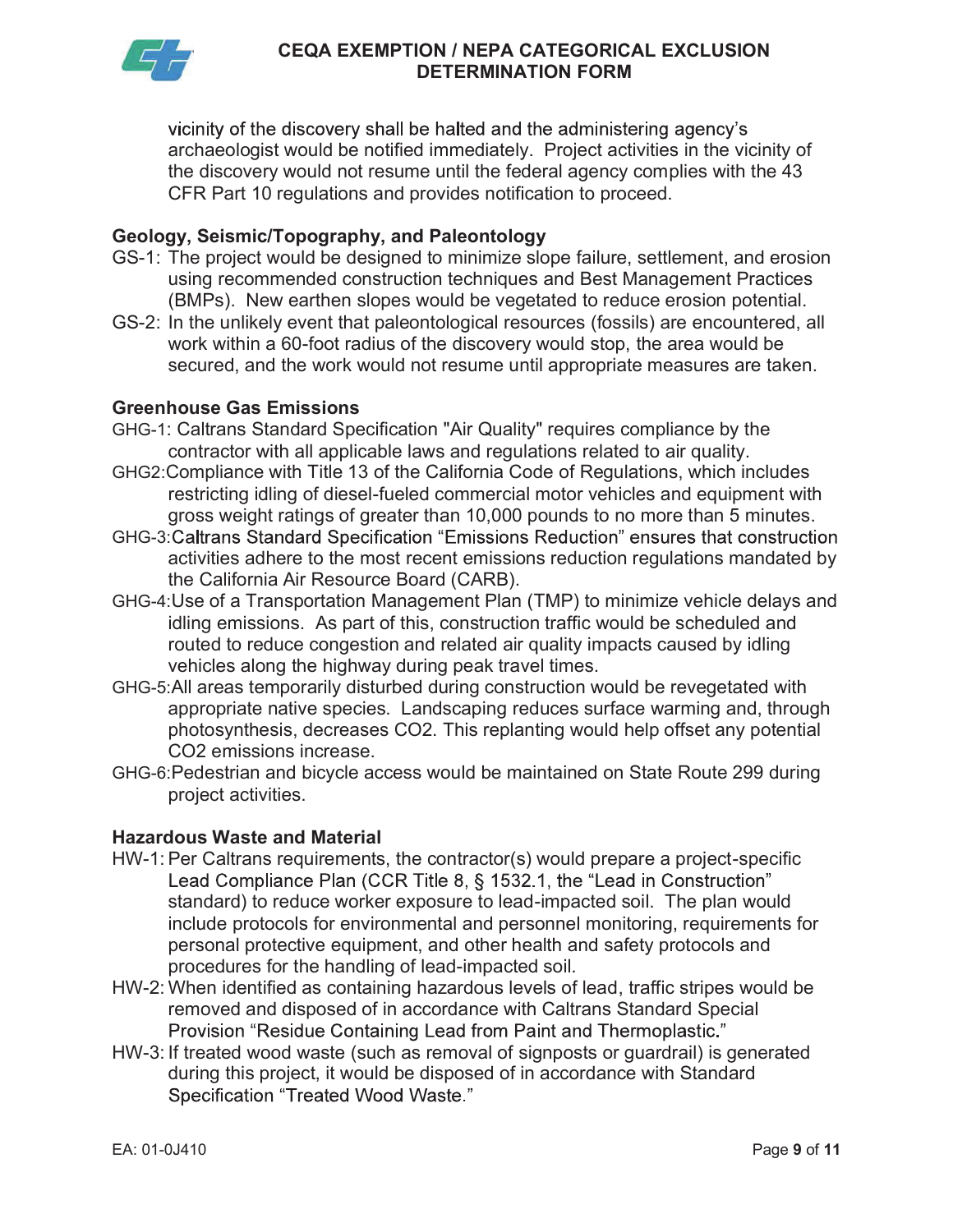

- HW-4: Address excavated soil with NSSP 7-1.02K(6)(j)(iii) EARTH MATERIALS CONTAINING LEAD.
- HW-5: It will be required to use NSSP [14-11.10](https://14-11.10) NATURALLY OCCURING ASBESTOS since the project involves disturbance of soil containing NOA.
- HW-6: An Asbestos Compliance Plan and Dust Control Plan as contract items will be required for NOA disturbance.

#### Hydrology and Floodplain

HF-1: No new structures would be placed which would result in a substantial backflow during a flood event.

#### Traffic and Transportation

- TT-1: Pedestrian and bicycle access would be maintained during construction.
- TT-2: The Contractor would be required to schedule and conduct work to avoid unnecessary inconvenience to the public and to maintain access to driveways, houses and buildings within the work zones.
- TT-3: A Transportation Management Plan (TMP) would be applied to the project.

#### Utilities and Emergency Services

- UE-1: All emergency response agencies in the project area would be notified of the project construction schedule and would have access to State Route 299 throughout the construction period.
- disruptions before relocation. UE-2: Caltrans would coordinate with utility providers to plan for relocation of any utilities to ensure utility customers would be notified of potential service

# Water Quality and Stormwater Runoff

 Pollutant Discharge Elimination System (NPDES) Permit (Order 2012-0011- 0009-DWQ) or Water Pollution Control Plan (WPCP) (projects that result in a land disturbance of less than one acre), that includes erosion control measures WQ-1:The project would comply with the Provisions of the Caltrans Statewide National DWQ) as amended by subsequent orders, which became effective July 1, 2013, for projects that result in a land disturbance of one acre or more, and the Construction General Permit (Order 2009-0009-DWQ). Before any grounddisturbing activities, the contractor would prepare a Stormwater Pollution Prevention Plan (SWPPP) (per the Construction General Permit Order 2009 and construction waste containment measures to protect waters of the State during project construction.

The SWPPP or WPCP would identify the sources of pollutants that may affect the quality of stormwater; include construction site Best Management Practices (BMPs) to control sedimentation, erosion, and potential chemical pollutants; provide for construction materials management; include non-stormwater BMPs; and include routine inspections and a monitoring and reporting plan. All construction site BMPs would follow the latest edition of the Caltrans Storm